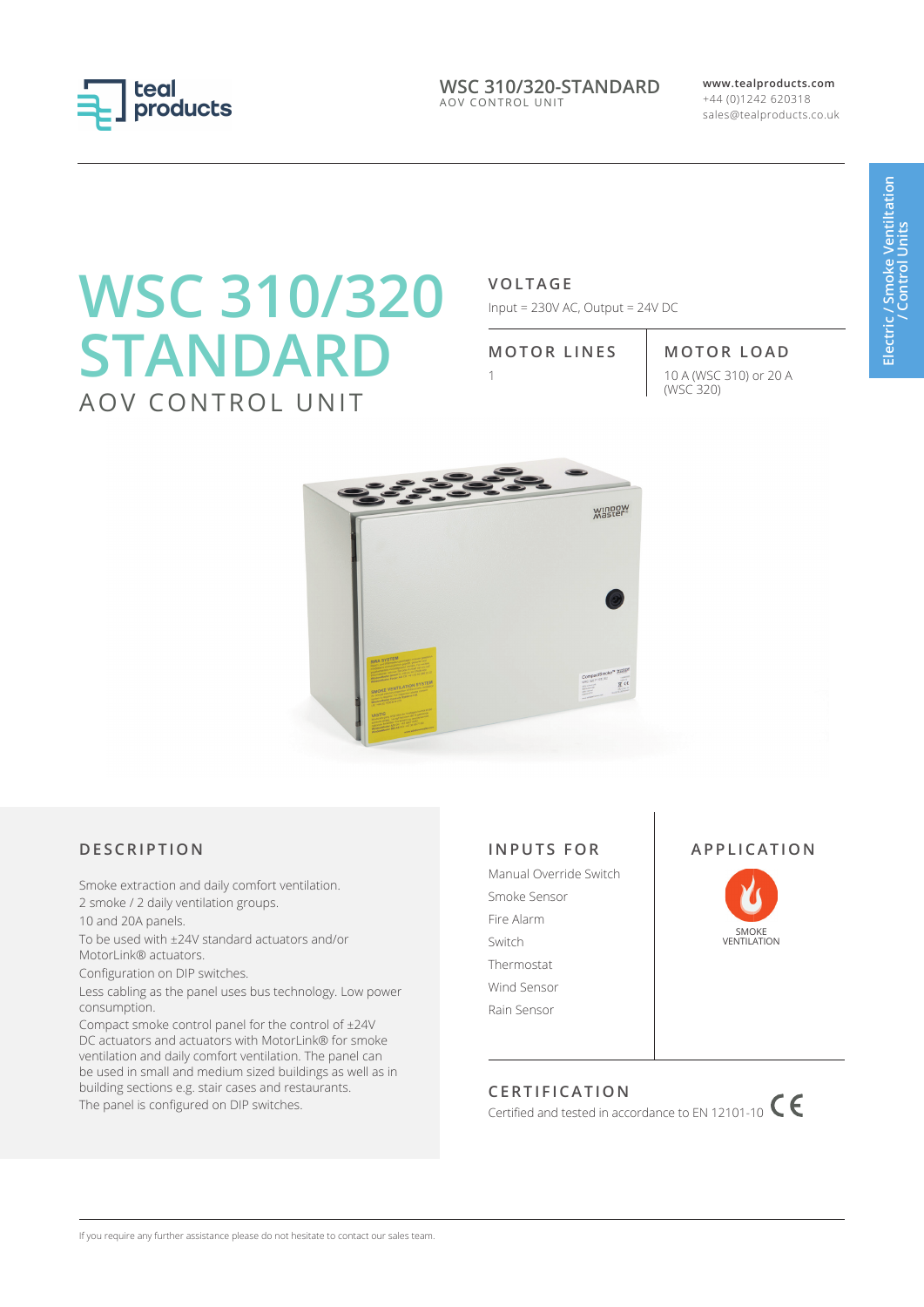

## **WSC 310/320-STANDARD** AOV CONTROL UNIT

#### **www.tealproducts.com** +44 (0)1242 620318 sales@tealproducts.co.uk

# **DESCRIPTION (CONTINUED)**

#### **Panel versions**

The STANDARD panel is supplied in two versions: 10A, 2 smoke zones / 2 daily ventilation groups: WSC 310 S 0202

20A, 2 smoke zones / 2 daily ventilation groups WSC 320 S 0202

The panel is also supplied as a PLUS version where the configuration is done on the build in touchscreen – please see the separate product sheet for further information.

#### **Smoke zone / break glass unit**

Break glass units from the WSK 5 series are to be used together with this panel.

The panel registrates if break glass units are connected to one or two inputs on the panel and will based on this automatically configurate the smoke zones. When connecting to one input, one smoke zone with two motor lines will be configured, and when connecting to two inputs two smoke zone each with one motor line will be created.

On each line up to five break glass units type WSK 503 or WSK 504 can be connected.

If keypad and smoke detector are to be connected to the break glass unit, break glass unit type WSK 501 or WSC 502 is to be used. Only connect one of this type of unit, the remaining (up to four) break glass units must be type WSK 503 or WSK 504.

#### **20A on one motor line (only WSC 320)**

WSC 320 with 20A includes up to two motor lines each with 10A. If there is a need of more than 10A on one motor line, DIP switch 2.5 is set to 20A. Hereafter one motor line can be loaded with 20A or two motor lines can loaded up to a total of 20A e.g. 17A and 3A.

#### **Cabling**

The panel uses bus technology and the overall cabling for break glass units, smoke detectors and keypads is significantly reduced compared to other types of smoke panels.

The panel has 1 input for a smoke detector, 2 inputs for break glass units (where up to 10 break glass units can be connected) and 2 inputs for ventilation keypads (no max number of keypads).

Use break glass unit WSK 503 or WSK 504 when smoke detectors are connected to the smoke detector input in the panel.

Use break glass unit WSK 501 or WSK 502 when smoke detector is connected to the break glass unit.

## **Cable surveillance**

Actuators with MotorLink® are monitored via data communication. If the actuator variants are not the same, a LED will indicate error.

#### **Back-up batteries**

Built-in uninterruptible power supply for min. 72h in case of power loss (batteries are supplied).

#### **Specifications**

approval according to EN 12101-10 automatically limited opening for comfort ventilation without additional modules triggering by BMS via potential-free contact without any additional modules configuration via DIP switches max. output voltage 27,6VDC @ 230VAC LED indication of the status of the panel simple installation – less cabling